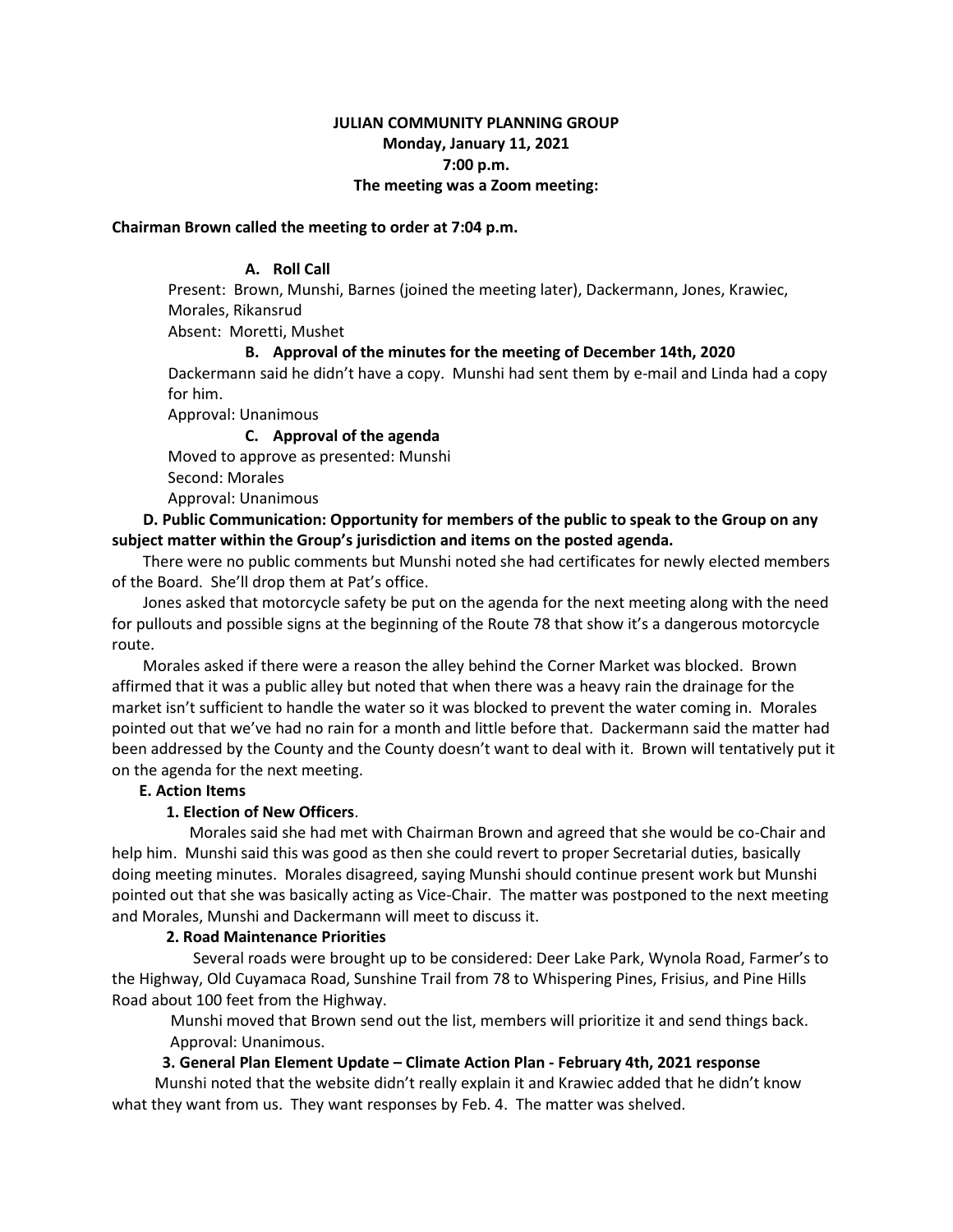## **4. Whole Housing Generation Program – Rudy Rikansrud**

 Rikansrud talked to Joe Galbion at SDG&E. they are still formulating a program for the Whole House Generator Program and this will be done about the middle of March. Rudy expressed concern to Galbion about the businesses in Julian that don't have power and was told they were on the list. Rudy suggested we do a letter expressing our concern to SDG&E and also one to Joel Anderson. Rudy will get back to us on this. This item will be carried over to next month.

# **5. R.P.O. – Resource Protection Ordinance (Grading Ordinance)**

 Brown put together a letter from the previous comments; Munshi had also drafted a separate one. Munshi noted that the second letter focused on fire protection afforded by clearing for grazing and to reduce brush.

Dackerman moved that we send both letters, a few days apart.

Seconded: Rikansrud

Approval: Unanimous

## **6**. **Open seat on Planning Board**

 Munshi introduced Shayna Gale who is possibly interested in becoming a member. She'll wait until next month and think about the position.

Munshi moved this be on the next agenda

Seconded: Krawiec

Approval: Unanimous

## **7. Promoting Renewable Energy Development**

 Munshi said this was the one with a map that showed a possible solar or wind development along the Sunrise Highway. She had contacted the County and their response indicated that the County was going to make a decision and then inform us.

 Morales moved that we send the County a general letter about our desire to maintain scenic beauty in the Planning District. Munshi and Morales will draft a letter to that effect.

Approval: Unanimous

# **8. PACE Purchase of Agricultural Conservation Easements**

 This program pays to put property into permanent agricultural status. We have sent the County comments in the past that we have large parcels, not small parcels, and its mostly livestock. The program, however, now specifically includes livestock. Barnes suggested we watch it closely and see how it develops.

## 9**. MSCP North and East County Multiple Species Conservation Plan**

 Even though this hasn't been approved by the County, the Count and Fish and Game are operating as if it is in place. There isn't much we can do about it but the Group agreed we would continue to watch it.

## **10. SDG&E – Public Safety Power Shutoff Event November 26 to December 9 – Comments**

 They are interested in comments. Munshi suggested that SDG&E talk to us about their lines and how much stress they can or can't take but it was agreed that we invite them to talk to us when we can have public meetings as there is a great deal of public interest in this topic.

Barnes moved we hold such a public meeting

Seconded: Morales

Approval: Unanimous

# **11. MSCP North and East County Multiple Species Conservation Plan**

 Even though this hasn't been approved by the County, the Count and Fish and Game are operating as if it is in place.

## F**. Group Business –**

**a. Information**

1. Annual Training: 1) Saturday, 1/9/21 8:30–1 PM; 2); Saturday 2/9/21 8:30–1 PM; They